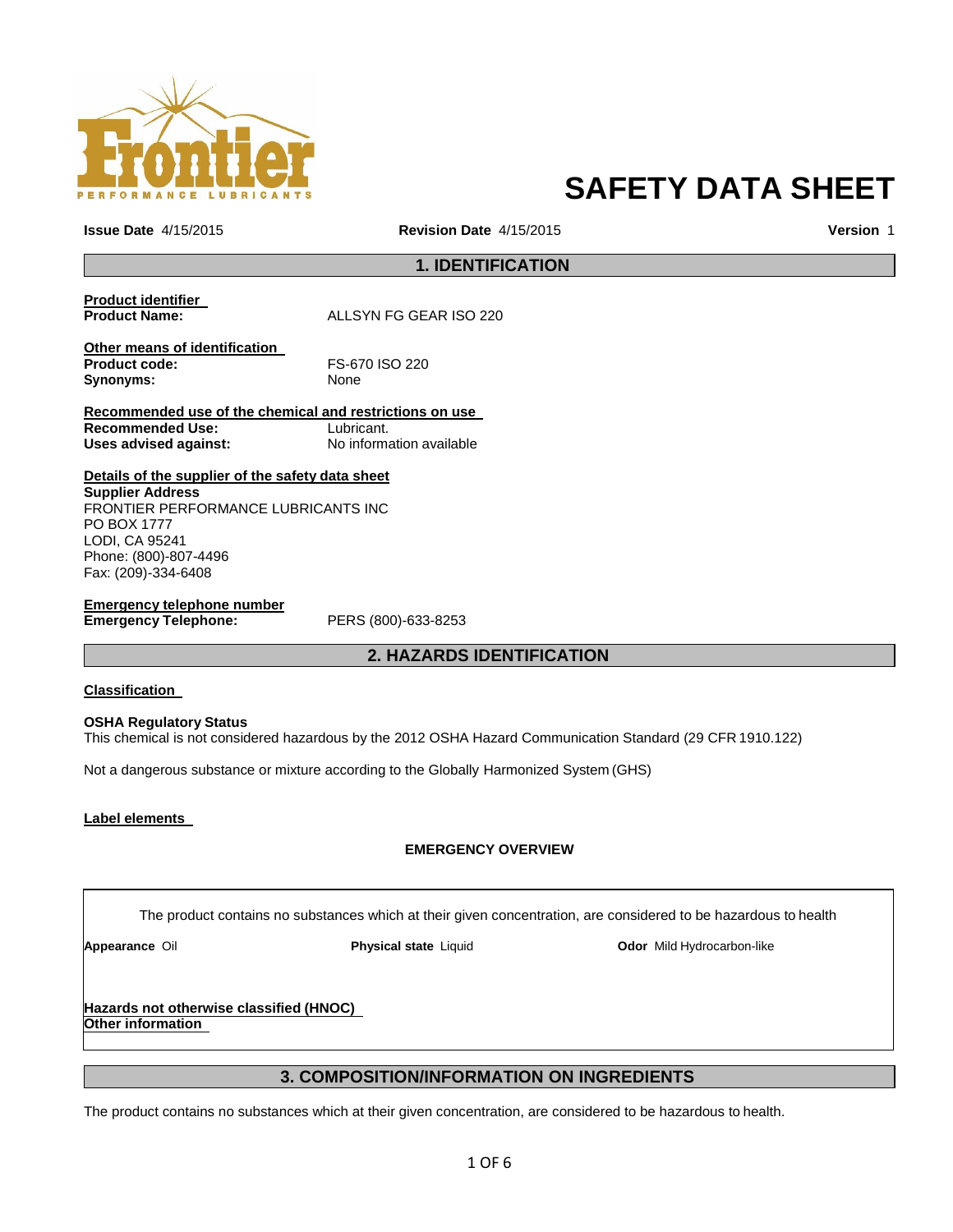# **4. FIRST AID MEASURES**

### **First aid measures**

| Eye contact:         | Flush eye with water for 15 minutes. If symptoms persist, call a physician. |
|----------------------|-----------------------------------------------------------------------------|
| <b>Skin contact:</b> | Wash off immediately with soap and plenty of water.                         |

**Inhalation:** In the case of inhalation of aerosol/mist consult a physician if necessary. Move to fresh air.

**Ingestion:** Do not induce vomiting without medical advice. Drink 1 or 2 glasses of water. Consult a physician if necessary.

### **Most important symptoms and effects, both acute and delayed**

**Symptoms:** No information available.

**Indication of any immediate medical attention and special treatment needed**

# **5. FIRE-FIGHTING MEASURES**

### **Suitable extinguishing media:**

Carbon dioxide (CO2). Dry chemical. Water spray mist or foam.

Unsuitable extinguishing media Do not use a solid water stream as it may scatter and spread fire **Specific hazards arising from the chemical**

Keep product and empty container away from heat and sources of ignition. Water may be used to cool closed containers.

### **Explosion data**

**Sensitivity to Mechanical Impact:** None. **Sensitivity to Static Discharge:** None.

### **Special protective equipment for firefighters:**

Standard procedure for chemical fires. In the event of fire, wear self-contained breathing apparatus.

# **6. ACCIDENTAL RELEASE MEASURES**

### **Personal precautions, protective equipment and emergency procedures**

**Personal precautions:** Contaminated surfaces will be extremely slippery. Use personal protective equipment. Remove all sources of ignition.

|  | <b>Environmental precautions</b> |  |
|--|----------------------------------|--|
|--|----------------------------------|--|

**Environmental precautions:** Do not flush into surface water or sanitary sewer system.

**Methods and material for containment and cleaning up** 

**Methods for containment:** Prevent further leakage or spillage if safe to do so.

**Methods for cleaning up:** Absorb spill with inert material (e.g. dry sand or earth), then place in a chemical waste container.

# **7. HANDLING AND STORAGE**

### **Precautions for safe handling**

**Handling:** Spilling onto the container`s outside will make container slippery. Avoid contact with eyes and skin. Always replace cap after use.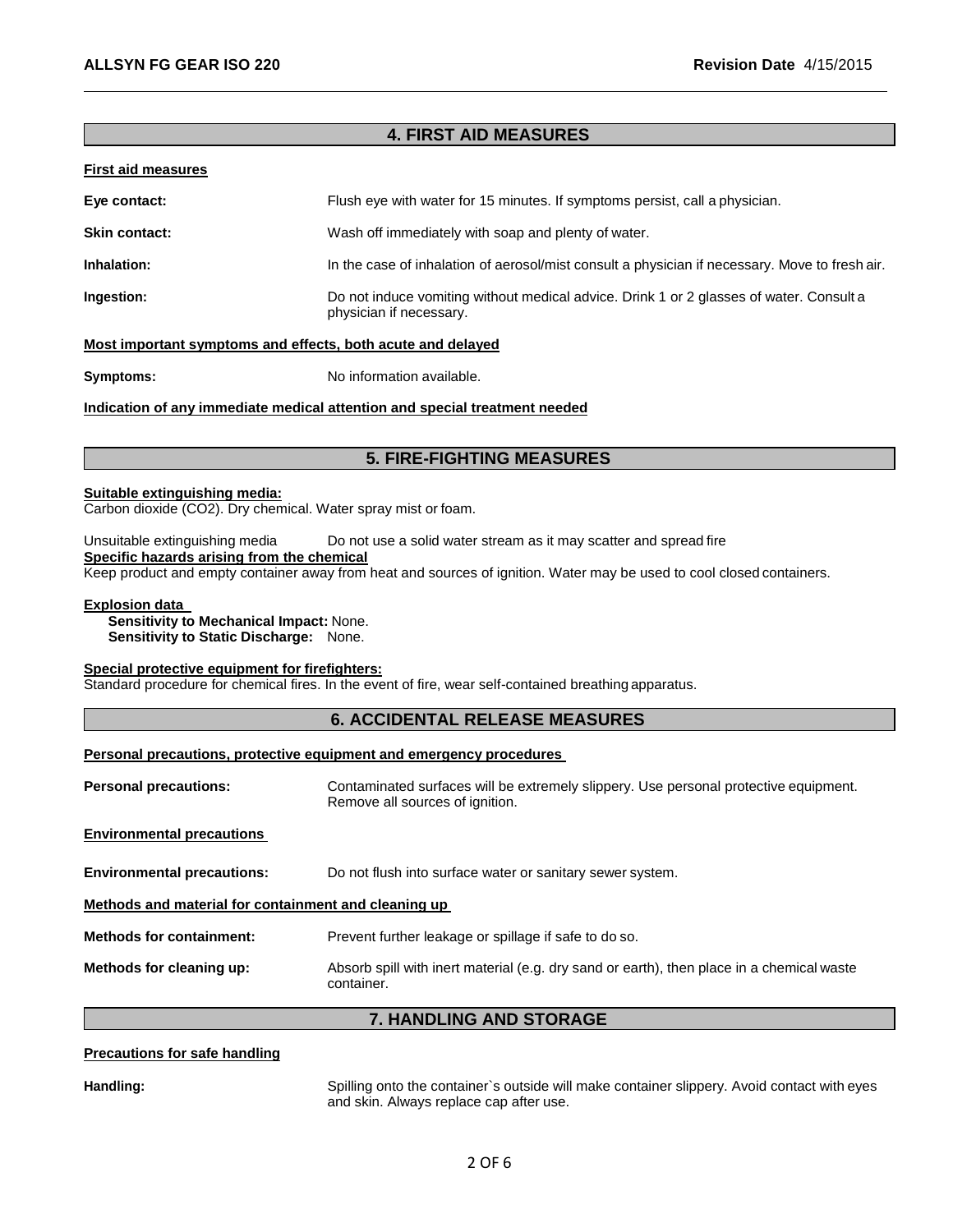# **Conditions for safe storage, including any incompatibilities**

**Storage Conditions:** Keep containers dry and tightly closed to avoid moisture absorption and contamination

# **8. EXPOSURE CONTROLS/PERSONAL PROTECTION**

| <b>Control parameters</b>                          |                                                                                                                                                                                             |
|----------------------------------------------------|---------------------------------------------------------------------------------------------------------------------------------------------------------------------------------------------|
| <b>Exposure Guidelines:</b>                        | Contains mineral oil, vegetable oil, and/or synthetic oil. Under conditions which may<br>generate mists, observe the OSHA PEL of 5 mg/m <sup>3</sup> , ACGIH STEL of 10 mg/m <sup>3</sup> . |
| Appropriate engineering controls                   |                                                                                                                                                                                             |
| <b>Engineering measures to reduce</b><br>exposure: | Ensure adequate ventilation, especially in confined areas.                                                                                                                                  |
|                                                    | Individual protection measures, such as personal protective equipment                                                                                                                       |
| <b>Respiratory protection:</b><br>Hand protection: | Breathing apparatus needed only when aerosol or mist is formed.<br>Nitrile rubber                                                                                                           |
| Eye protection:<br>Skin and body protection:       | Safety glasses<br>Usual safety precautions while handling the product will provide adequate protection<br>against this potential effect                                                     |
| <b>General Hygiene Considerations:</b>             | Avoid contact with skin, eyes and clothing                                                                                                                                                  |

# **9. PHYSICAL AND CHEMICAL PROPERTIES**

# **Information on basic physical and chemical properties**

| <b>Physical state: Liquid</b>                                                   |                                              |                                                                                                              |                                                                               |                                                            |                                                    |
|---------------------------------------------------------------------------------|----------------------------------------------|--------------------------------------------------------------------------------------------------------------|-------------------------------------------------------------------------------|------------------------------------------------------------|----------------------------------------------------|
| Appearance: Oil                                                                 |                                              | <b>Odor:</b> Mild Hydrocarbon-like                                                                           | <b>Color:</b> Light yellow                                                    |                                                            | <b>Odor threshold: No information</b><br>available |
| <b>Property</b><br><b>Melting</b><br>point/freezing<br>point                    | <b>Values</b><br>No information<br>available | Remarks • Method                                                                                             | рH<br><b>Boiling point / No information</b><br><b>boiling range</b> available | Not applicable                                             |                                                    |
| <b>Flash point</b>                                                              | > 204 °C /<br>400 $\degree$ F                | Cleveland Open Cup                                                                                           | Evaporation<br>rate                                                           | No information<br>available                                |                                                    |
| <b>Flammability</b><br>(solid, gas)                                             | No information<br>available                  |                                                                                                              | <b>Flammability</b><br><b>Limit in Air</b>                                    |                                                            |                                                    |
| <b>Upper</b><br>flammability<br>limit:                                          | No information<br>available                  |                                                                                                              | Lower<br>flammability<br>limit:                                               | No information<br>available                                |                                                    |
| Vapor<br>pressure<br><b>Specific</b>                                            | No information<br>available<br>< 0.9         |                                                                                                              | Vapor density No information<br>Water                                         | available<br>Insoluble in                                  |                                                    |
| Gravity<br>Solubility in<br>other solvents available                            | No information                               |                                                                                                              | solubility<br><b>Partition</b><br>coefficient                                 | water<br>No information<br>available                       |                                                    |
| Autoignition<br>temperature<br><b>Kinematic</b>                                 | No information<br>available<br>approx. 226   |                                                                                                              | temperature<br><b>Dynamic</b>                                                 | DecompositionNo information<br>available<br>No information |                                                    |
| viscosity<br><b>Explosive properties</b>                                        | cSt @ 40 $^{\circ}$ C                        | No information available                                                                                     | viscosity                                                                     | available                                                  |                                                    |
| <b>Oxidizing properties</b>                                                     |                                              | No information available                                                                                     |                                                                               |                                                            |                                                    |
| <b>Other information</b>                                                        |                                              |                                                                                                              |                                                                               |                                                            |                                                    |
| Softening point<br><b>Molecular weight</b><br><b>VOC Content (%)</b><br>Density |                                              | No information available<br>No information available<br>No information available<br>No information available |                                                                               |                                                            |                                                    |
| <b>Bulk density</b>                                                             |                                              | No information available                                                                                     |                                                                               |                                                            |                                                    |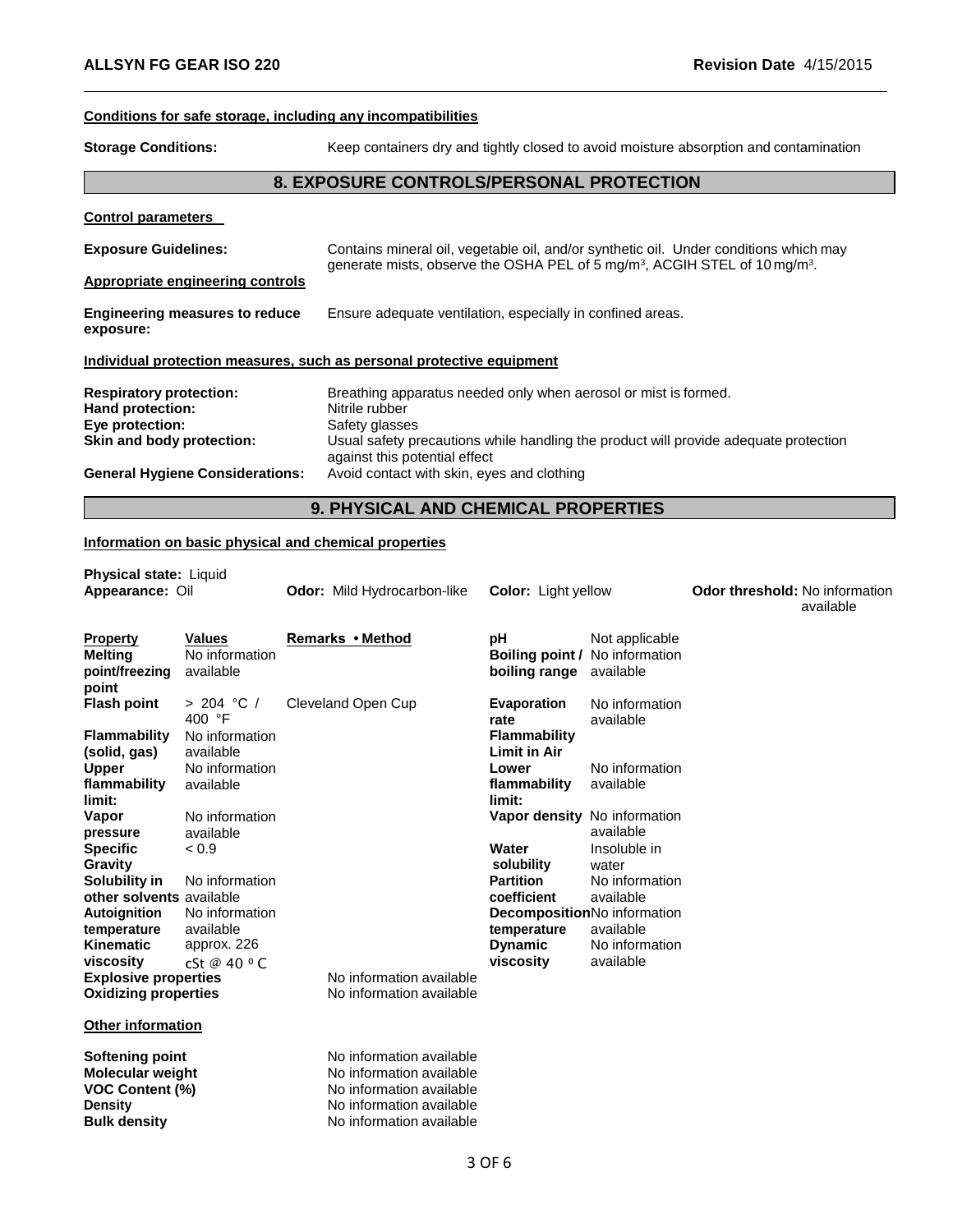# **10. STABILITY AND REACTIVITY**

### **Reactivity**  Not applicable

# **Chemical stability**

| Stability:<br><b>Possibility of Hazardous Reactions</b>                      | Stable under recommended storage conditions.                             |  |
|------------------------------------------------------------------------------|--------------------------------------------------------------------------|--|
| <b>Possibility of Hazardous</b><br><b>Reactions:</b>                         | None under normal processing.                                            |  |
| Hazardous polymerization:                                                    | Hazardous polymerization does not occur.                                 |  |
| <b>Conditions to avoid</b>                                                   |                                                                          |  |
| <b>Conditions to avoid:</b><br><b>Hazardous Decomposition Products</b>       | No special storage conditions required                                   |  |
| <b>Hazardous Decomposition</b><br><b>Products:</b><br>Incompatible materials | Thermal decomposition can lead to release of irritating gases and vapors |  |
| Incompatible materials:                                                      | Oxidizing agents                                                         |  |
| <b>11. TOXICOLOGICAL INFORMATION</b>                                         |                                                                          |  |
| Information on likely routes of exposure                                     |                                                                          |  |

| <b>Product Information:</b> | Product does not present an acute toxicity hazard based on known or supplied information |
|-----------------------------|------------------------------------------------------------------------------------------|
| Eye contact:                | May cause slight irritation.                                                             |
| <b>Skin contact:</b>        | Substance may cause slight skin irritation.                                              |
| Inhalation:                 | Avoid breathing vapors or mists.                                                         |
| Ingestion:                  | Ingestion may cause gastrointestinal irritation, nausea, vomiting and diarrhea.          |

# **Information on toxicological effects**

# **Delayed and immediate effects as well as chronic effects from short and long-term exposure**

| <b>Sensitization:</b><br><b>Mutagenic effects:</b><br>Carcinogenicity: | No sensitization responses were observed.<br>Did not show mutagenic or teratogenic effects in animal experiments.<br>This product does not contain any carcinogens or potential carcinogens as listed by OSHA,<br>IARC or NTP. |
|------------------------------------------------------------------------|--------------------------------------------------------------------------------------------------------------------------------------------------------------------------------------------------------------------------------|
| <b>Reproductive toxicity:</b>                                          | This product does not contain any known or suspected reproductive hazards.                                                                                                                                                     |
| <b>STOT - Single Exposure:</b>                                         | None under normal use conditions.                                                                                                                                                                                              |
| <b>STOT - Repeated Exposure:</b>                                       | None under normal use conditions.                                                                                                                                                                                              |
| <b>Aspiration hazard:</b>                                              | Not applicable.                                                                                                                                                                                                                |

# **Numerical measures of toxicity - Product Information**

# **The following values are calculated based on chapter 3.1 of the GHS document** .

| ATEmix (oral):             | 7004 mg/kg |
|----------------------------|------------|
| ATEmix (dermal):           | 2741 mg/kg |
| ATEmix (inhalation-vapor): | 15302 mg/l |

# **12. ECOLOGICAL INFORMATION**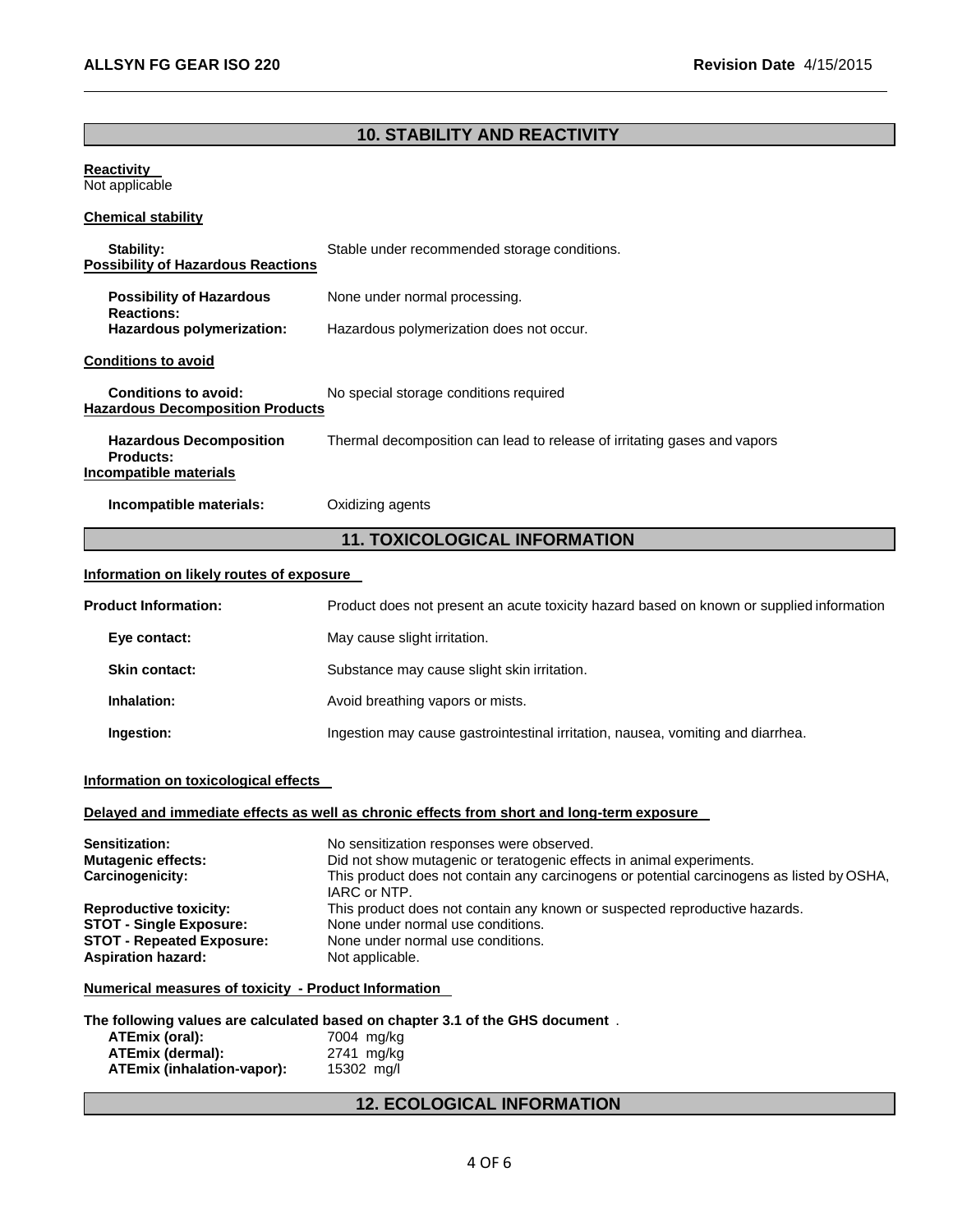### **Ecotoxicity**

No known hazards to the aquatic environment.

0.068% of the mixture consists of components(s) of unknown hazards to the aquatic environment

### **Persistence and degradability**

No information available.

### **Bioaccumulation**

No information available.

### **Mobility**

The product is insoluble and floats on water.

# **13. DISPOSAL CONSIDERATIONS**

### **Waste treatment methods**

| Disposal of wastes:     | Disposal should be in accordance with applicable regional, national and local laws and<br>regulations. |
|-------------------------|--------------------------------------------------------------------------------------------------------|
| Contaminated packaging: | Do not reuse container.                                                                                |

# **14. TRANSPORT INFORMATION**

**DOT:** Not Regulated by any means of transportation

# **15. REGULATORY INFORMATION**

| International Inventories |                                                                         |
|---------------------------|-------------------------------------------------------------------------|
| <b>TSCA:</b>              | Listed in TSCA                                                          |
| DSL:                      | All of the components in this product are listed in DSL                 |
| <b>EINECS/ELINCS:</b>     | This product complies with EINECS/ELINCS                                |
| <b>CHINA:</b>             | This product complies with China IECSC.                                 |
| <b>KECL:</b>              | This product complies with Korea KECL.                                  |
| PICCS:                    | This product complies with Philippines PICCS.                           |
| AICS:                     | All the constituents of this material are listed on the Australian AICS |

# **Legend:**

**TSCA** - United States Toxic Substances Control Act Section 8(b) Inventory **DSL/NDSL** - Canadian Domestic Substances List/Non-Domestic Substances List **EINECS/ELINCS** - European Inventory of Existing Chemical Substances/European List of Notified Chemical Substances **ENCS** - Japan Existing and New Chemical Substances **IECSC** - China Inventory of Existing Chemical Substances **KECL** - Korean Existing and Evaluated Chemical Substances **PICCS** - Philippines Inventory of Chemicals and Chemical Substances **AICS** - Australian Inventory of Chemical Substances

## **Federal Regulations**